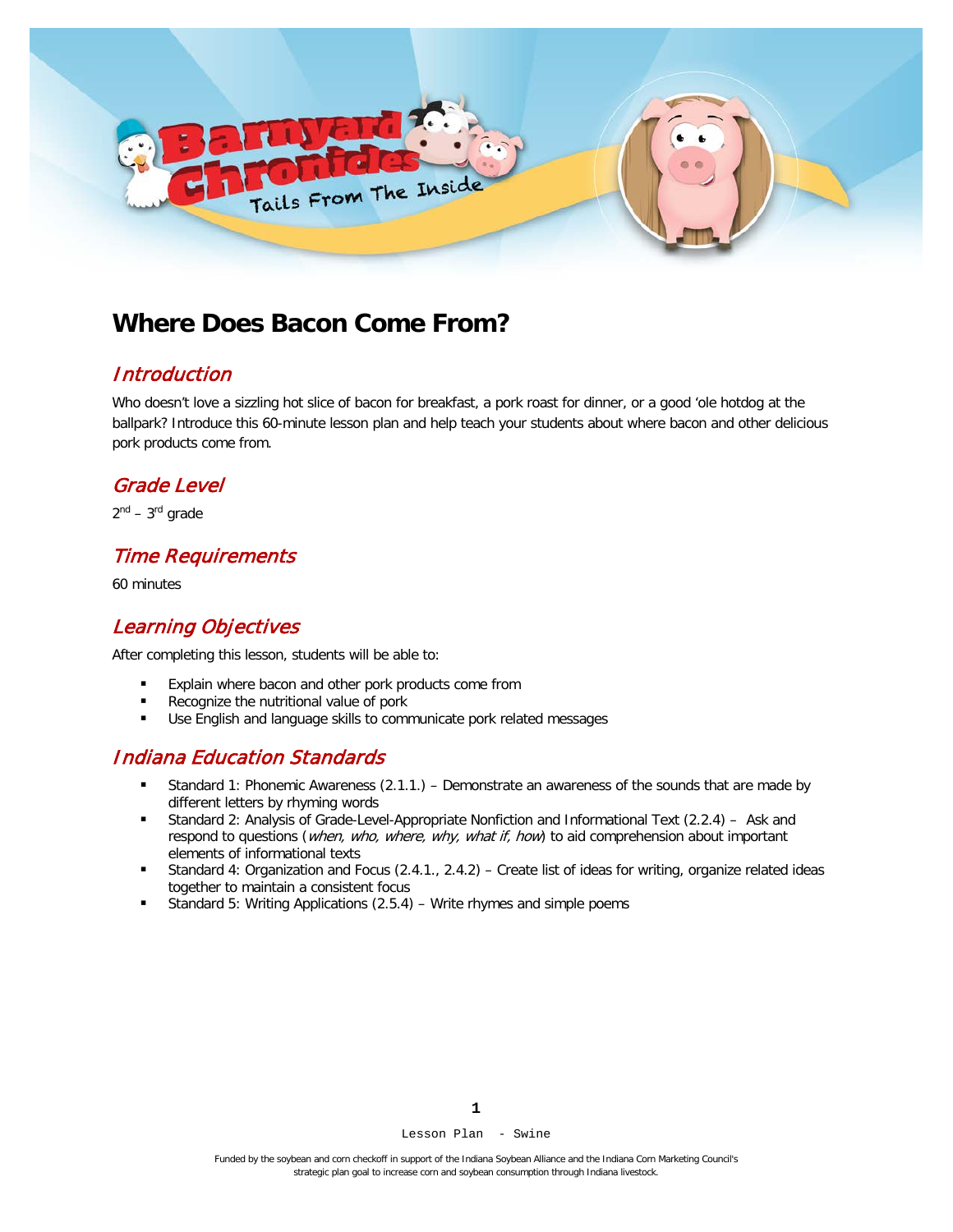

#### **Materials**

- Cut out or printed out images of pork products (pre-work: students are instructed to bring to class)
- Large posterboard (students are instructed to bring one large posterboard to class)
- **Markers**
- **Gluesticks**
- Pre-cooked slices of bacon (one per student)

#### Instructional Approach

- 1. The night before this lesson plan is introduced in class, assign the following as homework:
	- a. Utilizing the Internet, magazines, or grocery store flyers, search for photos of food items made with pork – such as bacon, sausage, ham, etc.
	- b. Cut out or print 8 10 images of these food items.
	- c. Bring the photos to school with you the next day, along with one large white posterboard.
- 2. In class, introduce the lesson plan topic, "Where does bacon come from?" [15 minutes]
	- a. Kick-off the classroom by taste-testing slices of bacon (which can be pre-cooked ahead of time and reheated in a school microwave)
	- b. Solicit responses to this question from students, "Where does bacon come from?"
	- c. Ask, "What food group in the MyPyramid does pork belong to? (Answer: the Meat & Beans group). Show where pork fits on a MyPyramid illustration.
	- d. Have students brainstorm a list of pork products other than bacon. (Possible responses: ham, sausage, pork chops, hot dogs, etc.)
	- e. Discuss the nutritional value of pork and the recommended servings per day for  $2<sup>nd</sup>$  and  $3<sup>rd</sup>$ graders
		- The MyPramid tells us most meat and poultry choices should be lean and low-fat. Pork is one of the leanest meats available.
		- Pork is an excellent source of protein, and is considered to be a healthier choice than red meat, like steak and hamburger.
		- The recommended amount of food from this food group depends on number of factors, including your age, whether you're a boy or girl, and the amount of exercise you get each day.
		- The average daily requirement from this food group for your age group is between  $3 5$ ounces per day.
		- How much do you think three to five ounces is? (Solicit responses). Is three to five ounces about the same size as an egg, a deck of cards, or a table napkin? (Answer: a deck of cards)
		- **Pork is an excellent source of many vitamins and minerals your body needs to grow,** including vitamin B-6, riboflavin, niacin, phosphorous, potassium and zinc. Pork also has three times as much thiamin as any other food. Thiamin changes carbohydrates into energy and promotes a health appetite.

Lesson Plan - Swine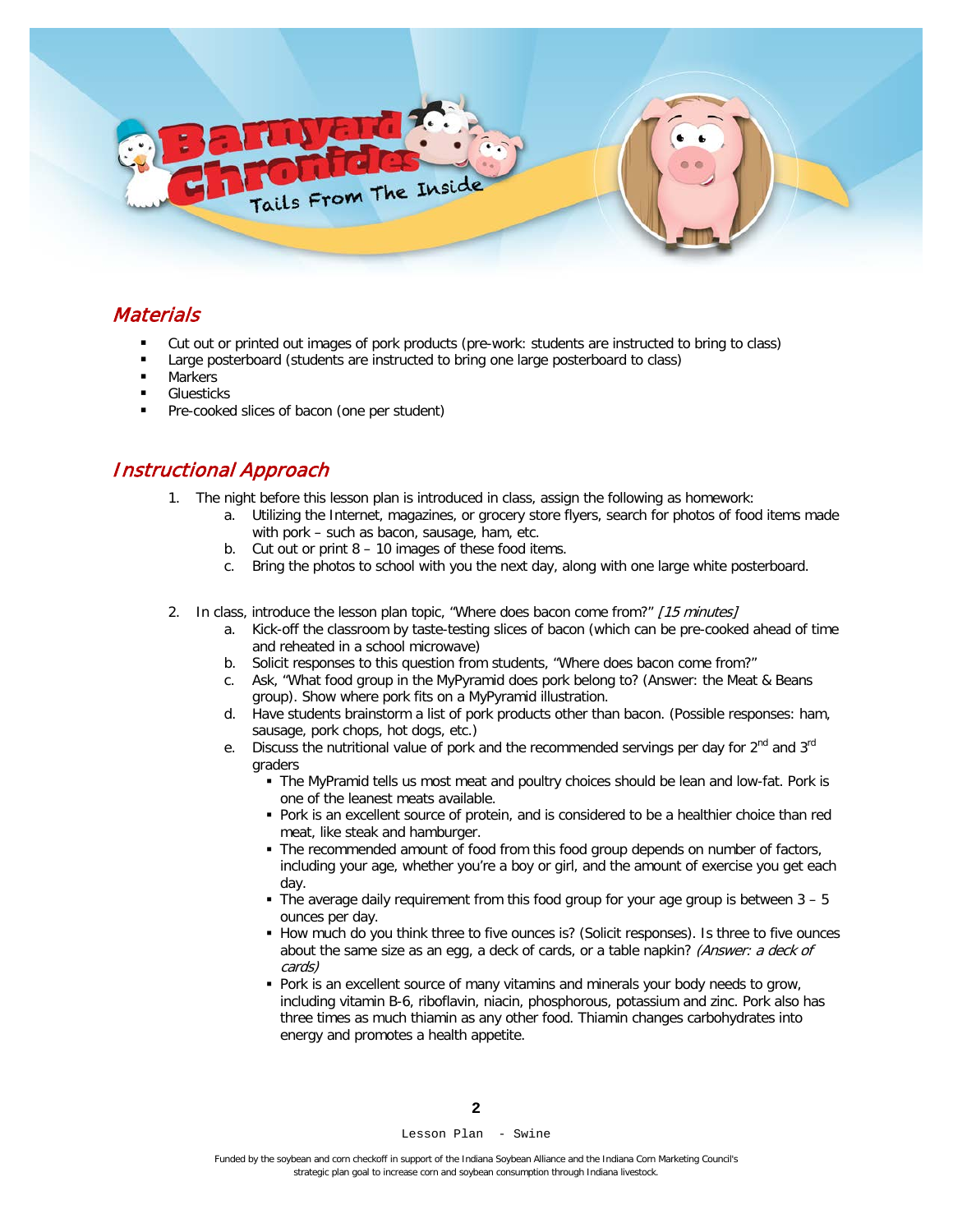

#### 3. **The Power of Pork"** - Activity [20 minutes]

- a. Instruct all students to retrieve the images which they collected from home the night before.
- b. Have students assemble in groups of two.
- c. Instruct each group to create a "Pork Promotion" poster. Each group's presentation must include at least five facts about pork neatly written in complete sentences. The promotion must also include a headline that would encourage the person reading it to consider the power of pork as a healthy and nutritious food choice. (For example, "Power up with pork!", or "Pork – the perfect white meat!")
- d. Encourage students to be as creative as possible with their posters.
- e. After 20 minutes, randomly select groups to share their pork promotion posters with the class.
- f. Rubric (Grade based on a 10-point total score)
	- i. 2 points for visuals
	- ii. 2 points for (five) pork facts
	- iii. 2 points for team participation
	- iv. 2 points for creativity
	- v. 2 points for overall presentation
- g. Possible follow-up discussion questions:
	- What did you learn from this exercise?
	- Is there anything that surprised you?
	- Based on what you have learned about recommended daily

requirements, do you think you get enough pork products in your diet? If no, what action do you plan to take to improve this?

#### 4. *"Pigs, Pork, and Poetry"* [20 minutes]

- a. Post the following pork-related terms on the board.
	- i. Pig
	- ii. Sow
	- iii. Herd
	- iv. Pork
	- v. Meat
	- vi. Ham
	- vii. Barn
	- viii. Farm
	- ix. Pen
	- x. Snout
	- xi. Safe
	- xii. Corn
	- xiii. Vet
	- xiv. Tails
- b. Instruct students to work individually to create a rhyming poem of at least six lines. (Assist the students with rhyming terms, if necessary).
- c. Students must write in complete sentences, and include at least five of the listed terms.
- d. Students can refer to *Barnyard Chronicles, Volume 1: Charlie's Rescue* for inspiration.

Lesson Plan - Swine